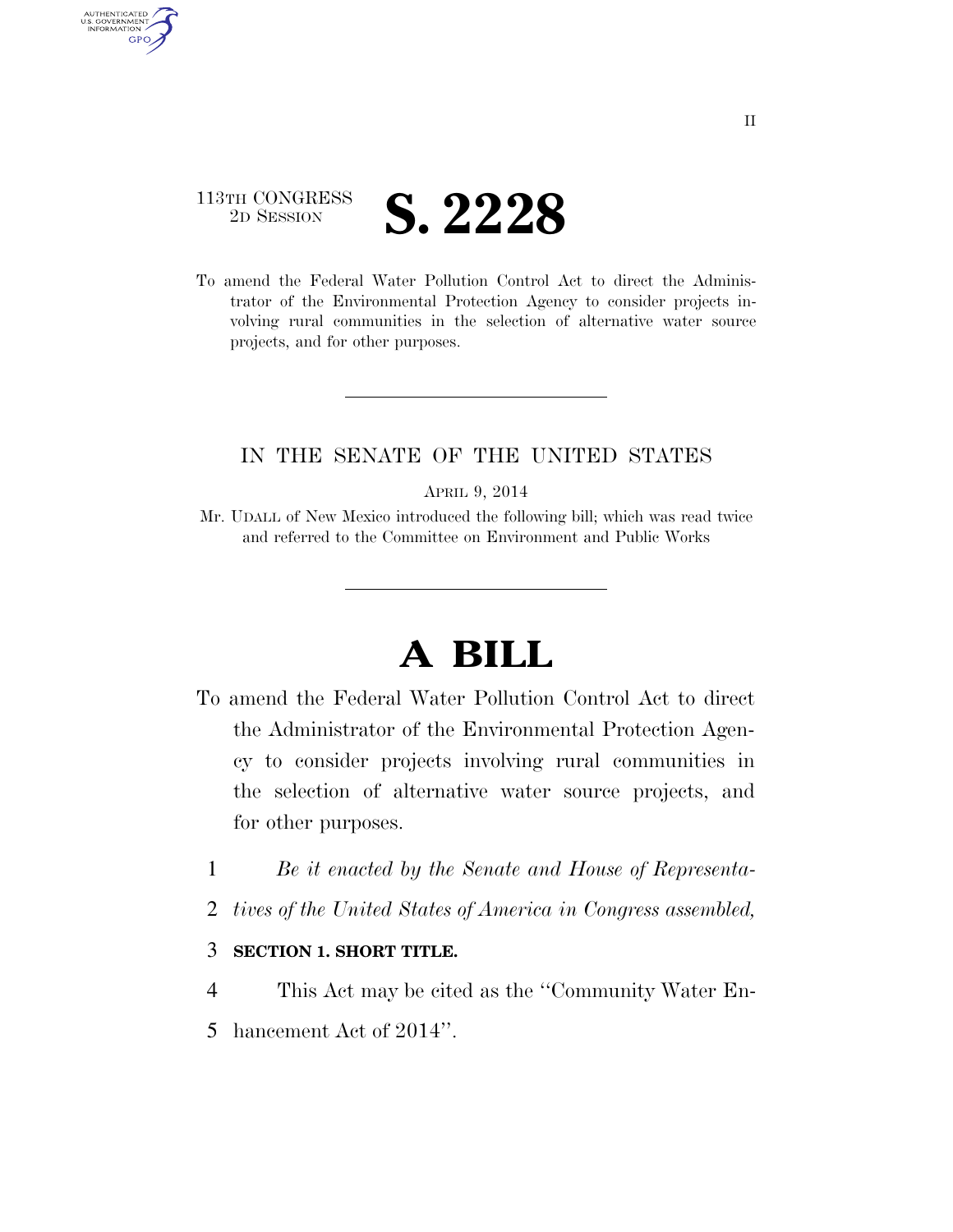| 1              | SEC. 2. ALTERNATIVE WATER SOURCE PROJECTS.           |
|----------------|------------------------------------------------------|
| $\overline{2}$ | Section 220 of the Federal Water Pollution Control   |
| 3              | Act $(33 \text{ U.S.C. } 1300)$ is amended—          |
| $\overline{4}$ | $(1)$ in subsection $(d)$ , by adding at the end the |
| 5              | following:                                           |
| 6              | PARTICIPATION OF<br>(4)<br><b>RURAL</b><br>COMMU-    |
| 7              | NITIES.—In making grants under this section, the     |
| 8              | Administrator shall consider whether the project—    |
| 9              | $\lq\lq$ is located in an unincorporated rural       |
| 10             | community;                                           |
| 11             | $\lq$ (B) is located in an area that—                |
| 12             | "(i) is served by a public water system              |
| 13             | with fewer than $3,000$ connections; or              |
| 14             | "(ii) does not have a public water sys-              |
| 15             | tem;                                                 |
| 16             | $\lq\lq$ (C) is located in an agricultural area with |
| 17             | rural residences served by a public water sys-       |
| 18             | tem or by private wells; or                          |
| 19             | $\lq\lq$ (D) is not only a benefit to the rural com- |
| 20             | munity served by the project, but also a benefit     |
| 21             | to additional regional partners.";                   |
| 22             | $(2)$ in subsection $(i)(1)$ —                       |
| 23             | $(A)$ in the first sentence—                         |
| 24             | (i) by striking "wastewater or" and                  |
| 25             | inserting "wastewater,"; and                         |